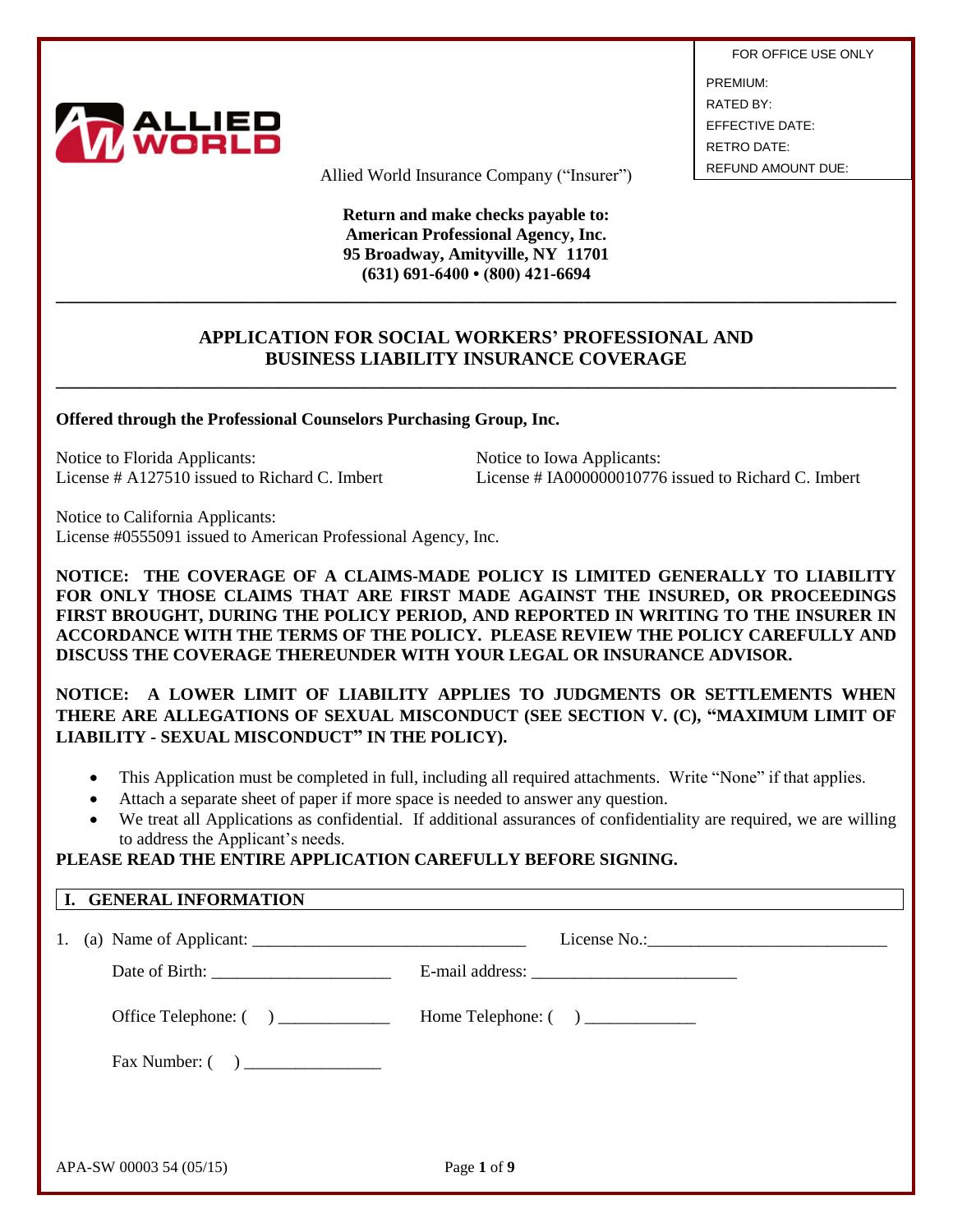|    | (b) Coverage desired (check one):                                                                                                                                                                                                                                                                                                                                                                                         |           |                   |                                          |                                                 |                                                                                               |              |                                   |                              |  |
|----|---------------------------------------------------------------------------------------------------------------------------------------------------------------------------------------------------------------------------------------------------------------------------------------------------------------------------------------------------------------------------------------------------------------------------|-----------|-------------------|------------------------------------------|-------------------------------------------------|-----------------------------------------------------------------------------------------------|--------------|-----------------------------------|------------------------------|--|
|    | Individual<br>Partnership<br>General Business Corporation: Profit Nonprofit Other (Please explain)                                                                                                                                                                                                                                                                                                                        |           |                   |                                          |                                                 | Professional Corporation (Incorporated as a P.C. or P.A.)                                     |              |                                   | LLC/LLP                      |  |
|    | (If you are unsure of your corporate status, please check your Articles of Incorporation or other business documents.)                                                                                                                                                                                                                                                                                                    |           |                   |                                          |                                                 |                                                                                               |              |                                   |                              |  |
|    | If you have checked anything other than "Individual" above, the following MUST BE INCLUDED: (1) a copy<br>of articles of incorporation; (2) a letter describing all services provided; (3) any brochures if available; and (4)<br>a listing of owners and/or partners, indicating the percentage of the business owned by each.                                                                                           |           |                   |                                          |                                                 |                                                                                               |              |                                   |                              |  |
|    | II. APPLICANT INFORMATION                                                                                                                                                                                                                                                                                                                                                                                                 |           |                   |                                          |                                                 |                                                                                               |              |                                   |                              |  |
| 2. | Mailing Address:                                                                                                                                                                                                                                                                                                                                                                                                          |           |                   |                                          |                                                 |                                                                                               |              |                                   |                              |  |
|    | (City)                                                                                                                                                                                                                                                                                                                                                                                                                    | (County)  |                   |                                          | (State)                                         |                                                                                               | (Zip code)   |                                   |                              |  |
| 3. | (a) Policy Limits Requested (check one option):<br>3200,000/600,000<br>$\exists$ \$1,000,000/5,000,000                                                                                                                                                                                                                                                                                                                    |           |                   | $\Box$ \$1,000,000/1,000,000             |                                                 | $\Box$ \$1,000,000/3,000,000<br>$\Box$ \$2,000,000/2,000,000 $\Box$ \$2,000,000/4,000,000     |              |                                   | $\Box$ \$1,000,000/4,000,000 |  |
|    | The first Limit of Liability is applicable to each claim. All claims arising from a wrongful act, or a series<br>of continuous, repeated or related wrongful acts, are treated as one claim. The second limit is the annual<br>aggregate for all claims, which is the most the Insurer is liable for.<br>(b) Are you interested in obtaining limits higher than \$35,000 for defense expenses related to licensing board  |           |                   |                                          |                                                 |                                                                                               |              |                                   |                              |  |
|    | investigations and other proceedings as described in the Policy?                                                                                                                                                                                                                                                                                                                                                          |           |                   |                                          |                                                 |                                                                                               |              | $Yes \nightharpoonup No$          |                              |  |
|    | If yes, choose the higher limit of liability desired for defense expenses related to licensing board investigations<br>and other proceedings as described in the Policy:                                                                                                                                                                                                                                                  |           |                   |                                          |                                                 |                                                                                               |              |                                   |                              |  |
|    |                                                                                                                                                                                                                                                                                                                                                                                                                           | \$50,000  |                   |                                          | \$75,000                                        |                                                                                               | \$100,000    |                                   |                              |  |
|    |                                                                                                                                                                                                                                                                                                                                                                                                                           | \$125,000 |                   |                                          | \$150,000                                       |                                                                                               |              |                                   |                              |  |
|    | (c) Have you ever had a request to increase your limits of liability for defense expenses for proceedings declined?<br>$Yes \nightharpoonup No$                                                                                                                                                                                                                                                                           |           |                   |                                          |                                                 | If yes, please explain: $\frac{1}{\sqrt{1-\frac{1}{2}} \cdot \frac{1}{\sqrt{1-\frac{1}{2}}}}$ |              |                                   |                              |  |
|    | <b>III. PRACTICE CHARACTERISTICS</b>                                                                                                                                                                                                                                                                                                                                                                                      |           |                   |                                          |                                                 |                                                                                               |              |                                   |                              |  |
|    | 4. List your name and qualifications. In addition, list the names and qualifications of all your salaried (W2) employees,<br>except clerical. If you are applying for a partnership policy, please list all partners as well. Please use a separate<br>sheet of paper if additional space is required. Please include the premium charge indicated on the rate schedule for<br>yourself and each employee and/or partner. |           |                   |                                          |                                                 |                                                                                               |              |                                   |                              |  |
|    | Name                                                                                                                                                                                                                                                                                                                                                                                                                      | Degree    | Field of<br>Study | Date<br>Degree<br>Received<br>(mm/dd/yy) | *Number<br>of hours<br>practice<br>each<br>week | First Year<br>Licensed/Cert                                                                   | <b>State</b> | License or Certification<br>Title | License<br>Number            |  |
|    |                                                                                                                                                                                                                                                                                                                                                                                                                           |           |                   |                                          |                                                 |                                                                                               |              |                                   |                              |  |
|    |                                                                                                                                                                                                                                                                                                                                                                                                                           |           |                   |                                          |                                                 |                                                                                               |              |                                   |                              |  |
|    |                                                                                                                                                                                                                                                                                                                                                                                                                           |           |                   |                                          |                                                 |                                                                                               |              |                                   |                              |  |
|    |                                                                                                                                                                                                                                                                                                                                                                                                                           |           |                   |                                          |                                                 |                                                                                               |              |                                   |                              |  |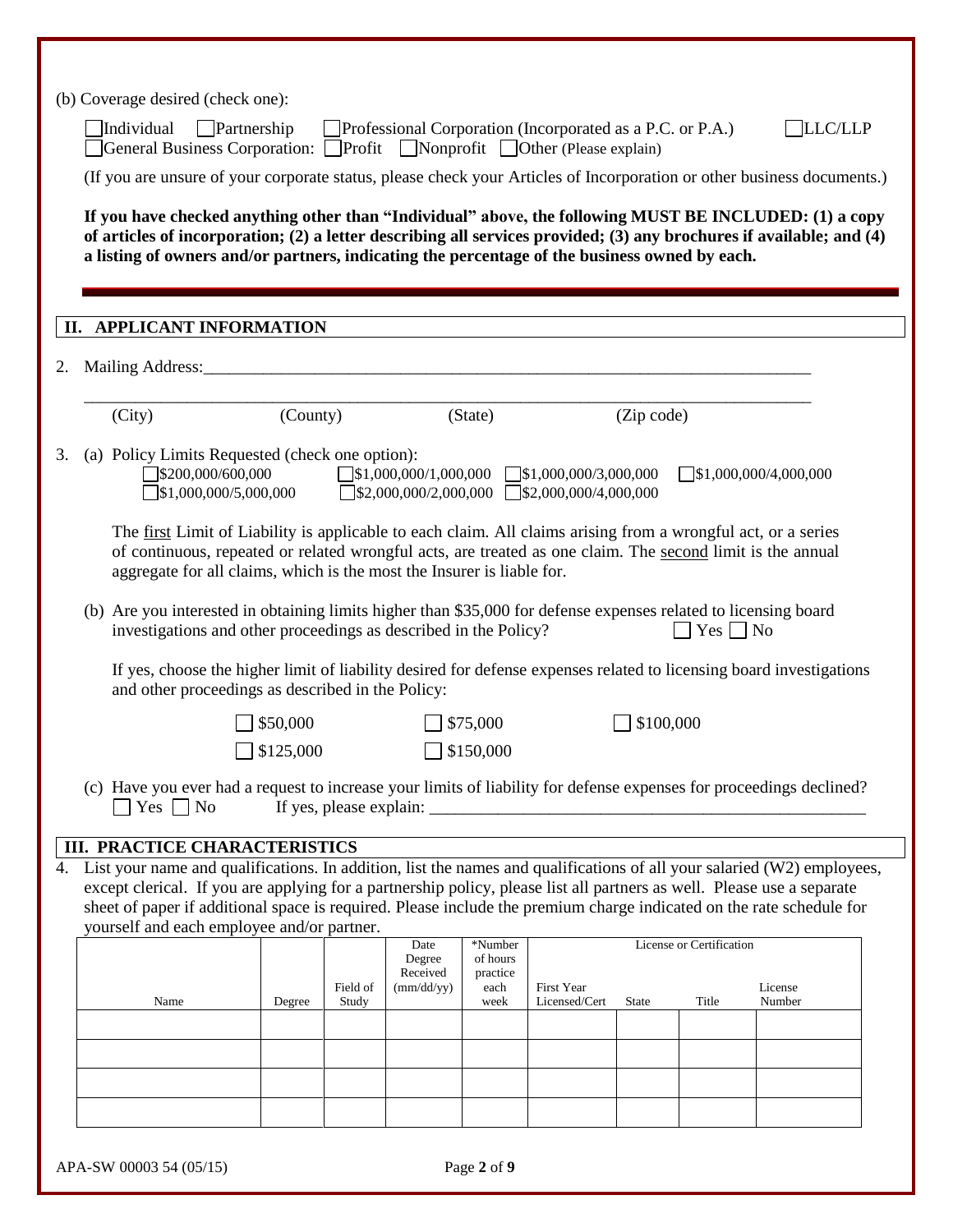To qualify for the New Graduate Discount, we need the exact date you received your degree (must be within two years) and a statement indicating this is the first time practicing professionally. \*You must include all hours you practice (privately and as an employee). If your total hours exceed 20, you do not qualify for the part-time rate. 5. If your highest degree is a BSW, or if you are a new graduate or first-time practitioner, the following information must be included with your application and payment for review of acceptability.

(a) The name of your supervisor: (b) Supervisor's degree, field of study, license and/or certification: *(Supervision must be provided by a professional with a minimum of a Master's Degree in the mental health/social work field.)* 6. Please list the number of your entire employed staff (except clerical) including yourself. *Note: Your staff is defined as your direct employees (for whom you file a W-2 form) and their names and credentials must be included with yours under Question 4. to correspond with the number listed here.* 7. Is the applicant a member in good standing of any professional association?  $\Box$  Yes  $\Box$  No (a) If so, state the organization and type of membership. (i.e. Regular, Clinical, Associate, Student, etc.): 8. Are you engaged in self-employment, paid consultation (1099 form), private practice or volunteer work?  $\Box$  Yes  $\Box$  No 9. Are you employed (a W-2 form employee)?  $\Box$  Yes  $\Box$  No If yes, on a full-time or part-time basis (20 hours or less)?  $\Box$  Full-Time  $\Box$  Part-Time If yes, please complete the information below. (a) Name of your employer: (b) Address of your employer: *If you are both self-employed and a W-2 employee, and wish to apply for part-time self-employed coverage, a separate statement indicating that you are fully insured by your employer at your W-2 employment must be submitted.*

 $\overline{\phantom{0}}$ *I understand that if I apply and qualify for the exclusively employed rate, the policy will exclude coverage for private practice, self-employment, consulting, volunteering or social work outside of the course and scope of my employment.*

- 10. Do you or any person named in Question 4. own, partly own, manage or exercise any form of fiduciary control over any business enterprise that provides social work or mental health services?  $\Box$  Yes  $\Box$  No If yes, please explain, and include the name of the business or enterprise:
- 11. (a) Does the Applicant use any Independent Contractors or Consultants (1099 form) whose services are in the mental health field and who you do billing for, share fees with or in any way derive income from the relationship?  $\Box$  Yes  $\Box$  No
	- (b) If yes, please list the name and professional credentials of each one.

All Independent Contractors or Consultants (1099 form) must be listed and the premium shown on the rate schedule included. **You will be covered for their acts subject to the terms of the policy, but the independent contractors or consultants listed will not be insureds under the policy.**

| Name of Independent             |        |                | License or Certification |       |  |
|---------------------------------|--------|----------------|--------------------------|-------|--|
| <b>Contractor or Consultant</b> | Degree | Field of Study | State                    | Title |  |
|                                 |        |                |                          |       |  |
|                                 |        |                |                          |       |  |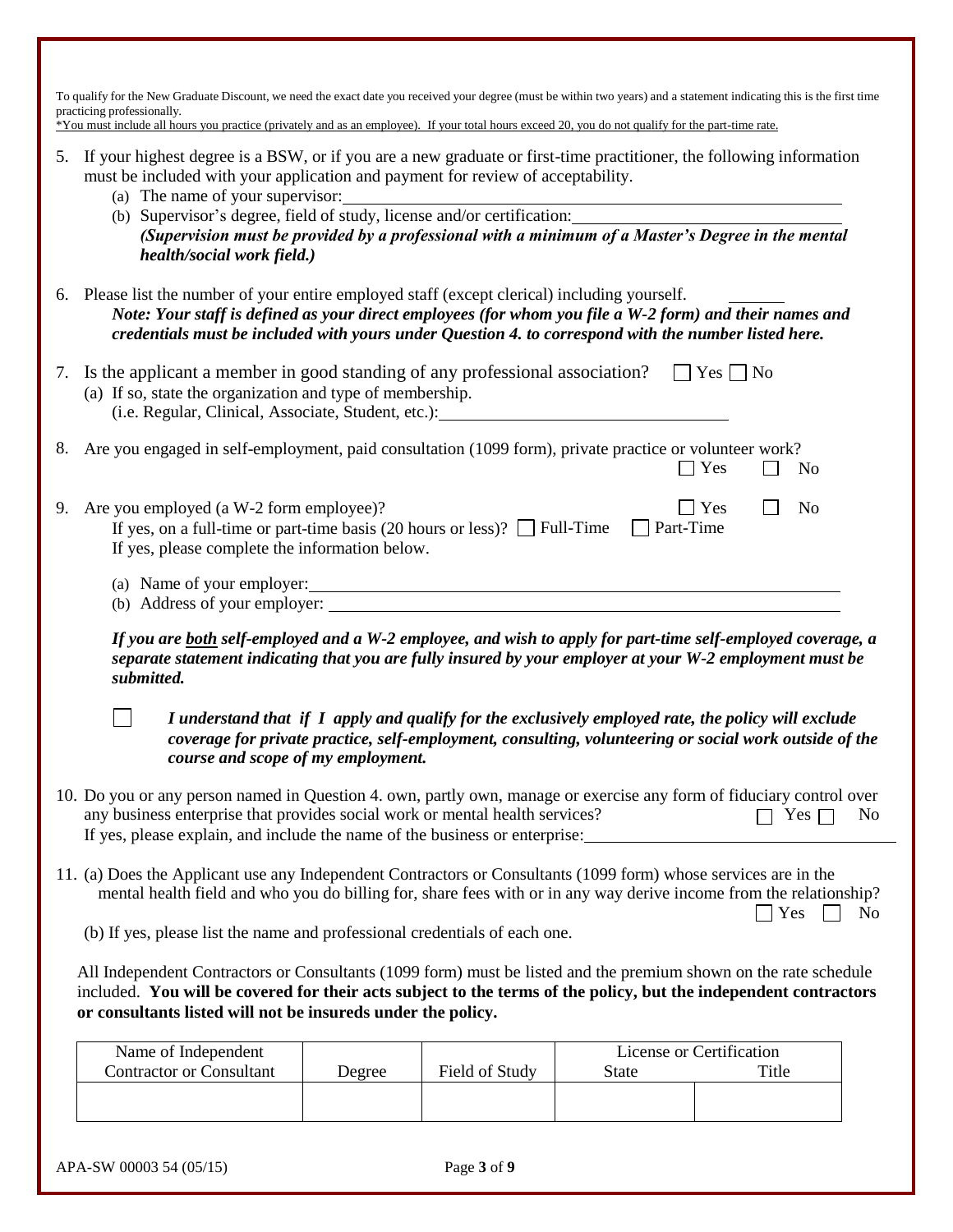|                                 |                                                          | If additional space is required, please use a separate sheet of paper to submit a complete listing.                                             |                                                                                                                    |                  |                                |                                                     |
|---------------------------------|----------------------------------------------------------|-------------------------------------------------------------------------------------------------------------------------------------------------|--------------------------------------------------------------------------------------------------------------------|------------------|--------------------------------|-----------------------------------------------------|
| <b>Additional Insured?</b>      |                                                          | 12. Has any person or entity, based on a contractual obligation requested that they be added to your policy as an                               |                                                                                                                    |                  | Yes $\Box$ No                  |                                                     |
|                                 |                                                          |                                                                                                                                                 |                                                                                                                    |                  |                                |                                                     |
|                                 |                                                          |                                                                                                                                                 |                                                                                                                    |                  |                                |                                                     |
| Employer                        | (c) The Additional Insured is my:<br>Landlord            | Professional Corporation                                                                                                                        |                                                                                                                    |                  | $\Box$ Other (Specify): $\Box$ |                                                     |
|                                 |                                                          | (d) The Additional Insured gives me the following form to file with the IRS:<br>$\Box$ W-2 form $\Box$ 1099 form $\Box$ Other (Specify): $\Box$ |                                                                                                                    |                  |                                |                                                     |
|                                 |                                                          | (e) Describe the relationship between you and the Proposed Additional Insured:                                                                  |                                                                                                                    |                  |                                |                                                     |
|                                 | fulfill a contractual obligation?                        | (f) Are you requesting that the person or entity named in $12(a)$ above be added as an Additional Insured in order to                           |                                                                                                                    |                  | $Yes \Box No$                  |                                                     |
|                                 |                                                          |                                                                                                                                                 |                                                                                                                    |                  |                                |                                                     |
|                                 | IV. PRIOR COVERAGE HISTORY                               |                                                                                                                                                 |                                                                                                                    |                  |                                |                                                     |
|                                 |                                                          | Liability Insurance, using a separate piece of paper if necessary.                                                                              | 13. Please provide the following information for each person listed in Question 4. that has had prior Professional |                  |                                |                                                     |
|                                 | <b>Effective Date</b><br>- Termination                   | If there is no insurance currently in force for any person listed in Question 4, please check here.<br><b>Carrier Name</b>                      | Limits                                                                                                             | <b>Retention</b> | Premium                        | <b>Retro Date</b><br>(Prior Acts)                   |
| <b>Current</b>                  | Date                                                     |                                                                                                                                                 |                                                                                                                    | \$               | \$                             | Date)                                               |
| Carrier<br><b>Prior Carrier</b> |                                                          |                                                                                                                                                 | \$                                                                                                                 | \$               | \$                             |                                                     |
| <b>Prior Carrier</b>            |                                                          |                                                                                                                                                 | \$                                                                                                                 | $\mathbb{S}$     | \$                             |                                                     |
|                                 | (b) Type of policy: $\Box$ Occurrence $\Box$ Claims-Made | (a) Number of years continuously insured with present and prior carriers: ______                                                                |                                                                                                                    |                  |                                |                                                     |
|                                 |                                                          | (c) If prior professional liability insurance was on a Claims-Made basis, please check the appropriate box below:                               |                                                                                                                    |                  |                                |                                                     |
|                                 |                                                          | (i) The Extended Reporting Period Endorsement has been purchased on my prior policy.                                                            |                                                                                                                    |                  |                                | $\bigcap$ Yes                                       |
|                                 |                                                          | (ii) Prior Acts Coverage is requested on my new Claims-Made policy.                                                                             |                                                                                                                    |                  |                                | $\overline{\phantom{a}}$ No<br>$\Box$ Yes $\Box$ No |
|                                 |                                                          | If yes, please indicate Retroactive Date desired: __/ __/ ___                                                                                   |                                                                                                                    |                  |                                |                                                     |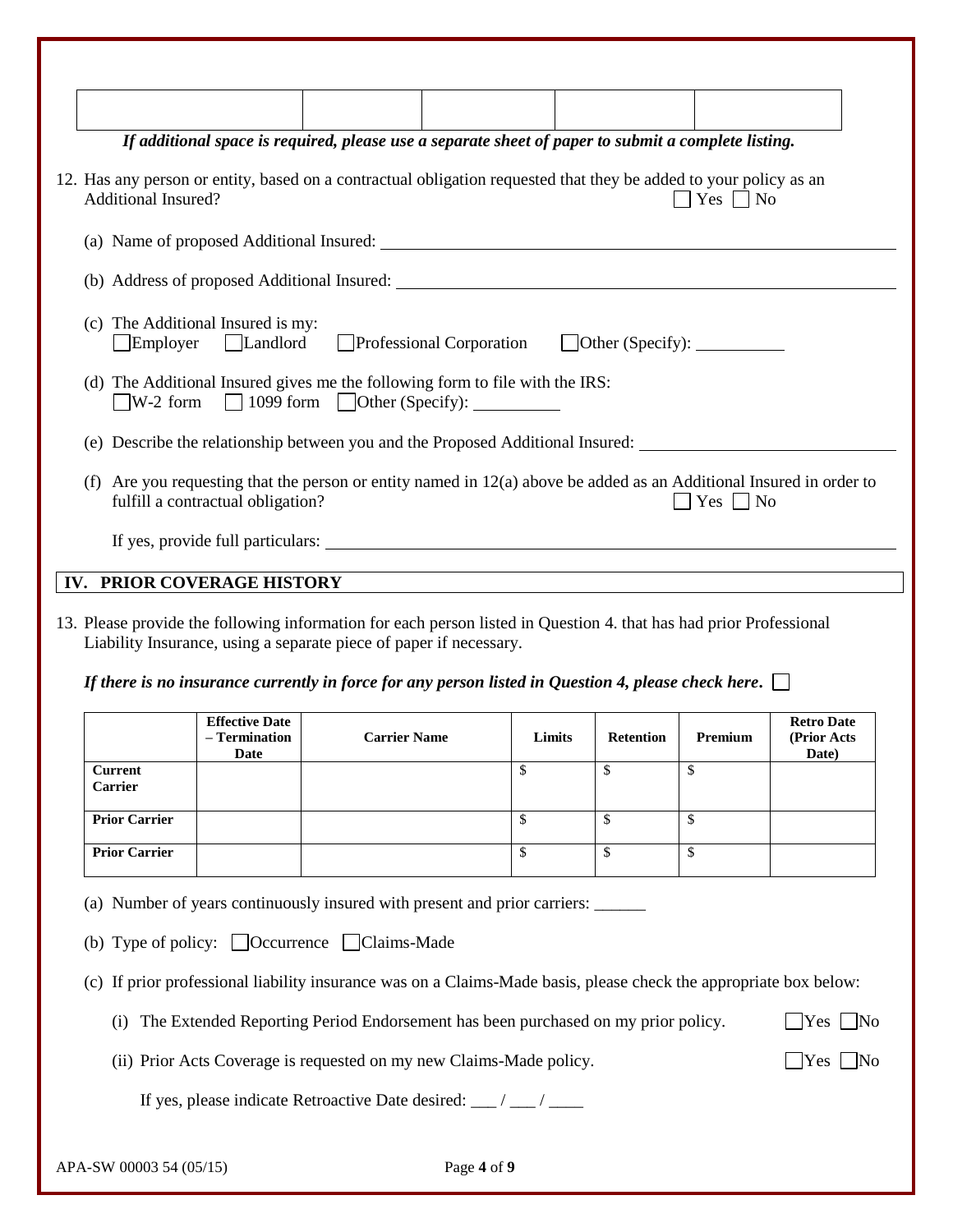*Please attach a copy of the most recent policy Declarations Page for each person listed in Question 4, if you are requesting prior acts coverage*

(d) If you answered "No" to both Questions  $13.(c)(i)$  and  $13.(c)(ii)$ , please review the statement and check the box below:

I understand that I elected not to purchase the Extended Reporting Period Endorsement on my prior Claims-Made policy, and I also have elected not to purchase the Prior Acts Coverage on my new Claims-Made policy. I understand that I will be uninsured for the period in which my prior Claims-Made policy existed. Furthermore, I understand that because of this there will be a gap in my insurance coverage.

## **V. REPRESENTATIONS**

#### **14. After inquiry\* of each individual listed in Question 4:**

| * "After inquiry" means that the Applicant has inquired of each person as to whether he/she has information pertinent |  |  |  |  |
|-----------------------------------------------------------------------------------------------------------------------|--|--|--|--|
| to this question.                                                                                                     |  |  |  |  |

If you answer "Yes" to any question below, please include all documents pertinent to the situation you are describing.

(a) Has any person named in Question 4, including yourself, ever been convicted of a crime in any state or country?  $\Box$ Yes  $\Box$ No

\_\_\_\_\_\_\_\_\_\_\_\_\_\_\_\_\_\_\_\_\_\_\_\_\_\_\_\_\_\_\_\_\_\_\_\_\_\_\_\_\_\_\_\_\_\_\_\_\_\_\_\_\_\_\_\_\_\_\_\_\_\_\_\_\_\_\_\_\_\_\_\_\_\_\_\_\_\_\_\_\_\_\_\_\_\_\_\_\_\_\_\_\_

\_\_\_\_\_\_\_\_\_\_\_\_\_\_\_\_\_\_\_\_\_\_\_\_\_\_\_\_\_\_\_\_\_\_\_\_\_\_\_\_\_\_\_\_\_\_\_\_\_\_\_\_\_\_\_\_\_\_\_\_\_\_\_\_\_\_\_\_\_\_\_\_\_\_\_\_\_\_\_\_\_\_\_\_\_\_\_\_\_\_\_\_\_

If yes, please give full particulars in order for your Application to be considered. \_\_\_\_\_\_\_\_\_\_\_\_\_\_\_\_\_\_\_\_\_\_\_\_\_

(b) Has any person named in Question 4, including yourself, ever had any licensing board or professional ethics body require the surrender of a license or found any such person or you guilty of a violation of ethics codes, professional misconduct, unprofessional conduct, incompetence or negligence in any state or country?  $\Box$  Yes  $\Box$  No

If yes, please give full particulars and provide copies of charges, correspondence and any findings in order for your Application to be considered.

\_\_\_\_\_\_\_\_\_\_\_\_\_\_\_\_\_\_\_\_\_\_\_\_\_\_\_\_\_\_\_\_\_\_\_\_\_\_\_\_\_\_\_\_\_\_\_\_\_\_\_\_\_\_\_\_\_\_\_\_\_\_\_\_\_\_\_\_\_\_\_\_\_\_\_\_\_\_\_\_\_\_\_\_\_\_\_\_\_\_\_\_\_

\_\_\_\_\_\_\_\_\_\_\_\_\_\_\_\_\_\_\_\_\_\_\_\_\_\_\_\_\_\_\_\_\_\_\_\_\_\_\_\_\_\_\_\_\_\_\_\_\_\_\_\_\_\_\_\_\_\_\_\_\_\_\_\_\_\_\_\_\_\_\_\_\_\_\_\_\_\_\_\_\_\_\_\_\_\_\_\_\_\_\_\_\_

(c) Are there any complaints, charges or investigations pending against any person named in Question 4, including yourself, by a licensing board or professional ethics body for violation of ethics codes, professional misconduct, unprofessional conduct, incompetence or negligence in any state or country?  $\Box$  Yes  $\Box$  No

\_\_\_\_\_\_\_\_\_\_\_\_\_\_\_\_\_\_\_\_\_\_\_\_\_\_\_\_\_\_\_\_\_\_\_\_\_\_\_\_\_\_\_\_\_\_\_\_\_\_\_\_\_\_\_\_\_\_\_\_\_\_\_\_\_\_\_\_\_\_\_\_\_\_\_\_\_\_\_\_\_\_\_\_\_\_\_\_\_\_\_\_\_\_

\_\_\_\_\_\_\_\_\_\_\_\_\_\_\_\_\_\_\_\_\_\_\_\_\_\_\_\_\_\_\_\_\_\_\_\_\_\_\_\_\_\_\_\_\_\_\_\_\_\_\_\_\_\_\_\_\_\_\_\_\_\_\_\_\_\_\_\_\_\_\_\_\_\_\_\_\_\_\_\_\_\_\_\_\_\_\_\_\_\_\_\_\_\_

If yes, please give full particulars and copies of charges, correspondence and any findings in order for your Application to be considered.

# **NOTE: MISSOURI APPLICANTS DO NOT RESPOND TO QUESTION 14.(d)**

(d) Has any person named in Question 4, including yourself, ever had any insurance company or Lloyd's decline,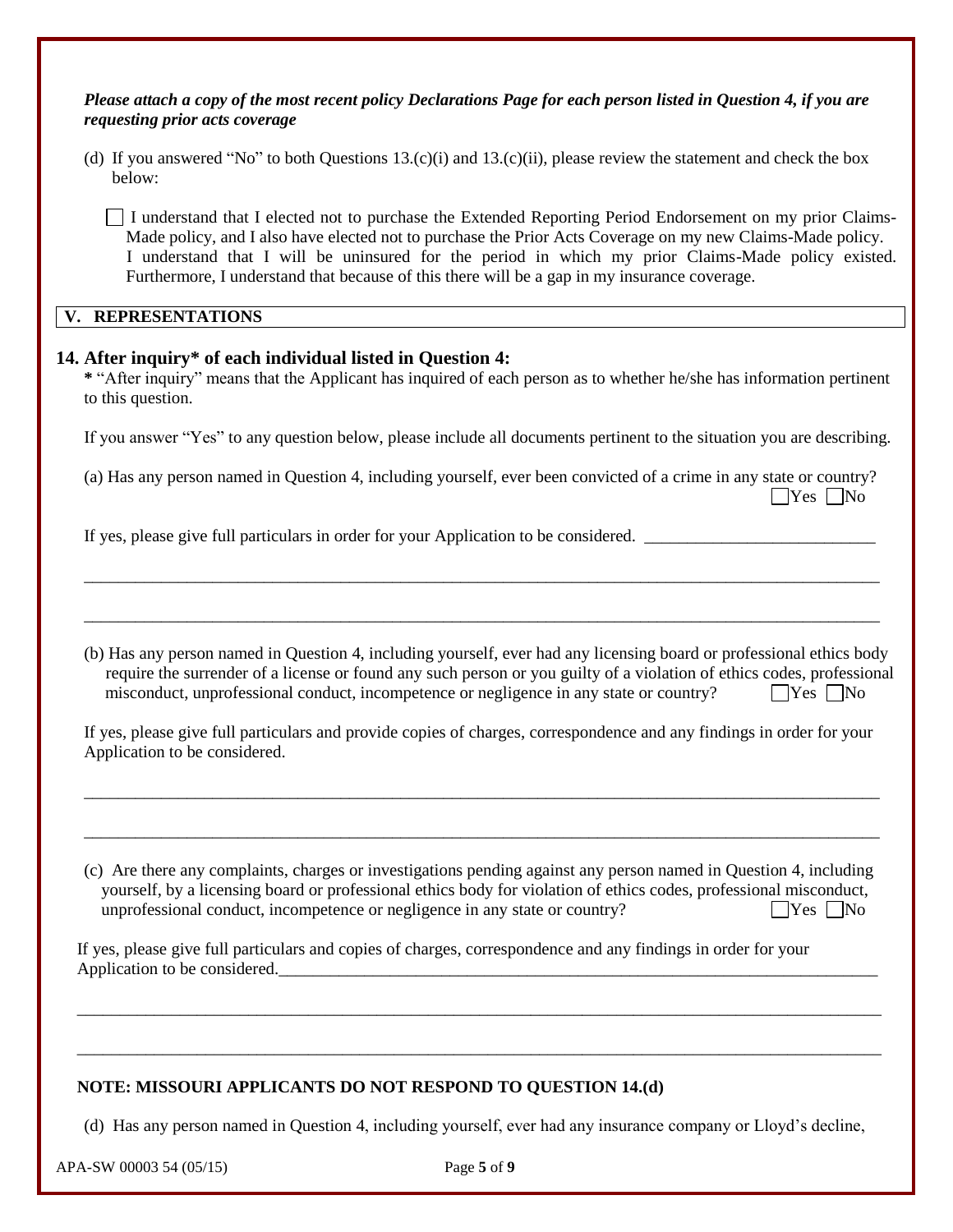| (e) Has any professional liability claim or suit ever been made against any person named in Question 4, including<br>yourself, their predecessors in business or against any past or present partner(s)? |                                                                                                                                                                                                                                                                                                                                                      | $Yes$ No                                         |
|----------------------------------------------------------------------------------------------------------------------------------------------------------------------------------------------------------|------------------------------------------------------------------------------------------------------------------------------------------------------------------------------------------------------------------------------------------------------------------------------------------------------------------------------------------------------|--------------------------------------------------|
| If yes, please give full particulars and copies of any summons and complaints, pertinent correspondence and<br>outcome, if any, in order for your Application to be considered.                          |                                                                                                                                                                                                                                                                                                                                                      |                                                  |
| (f) Are there any circumstances, including any loss of private or confidential information, of which any person named<br>present partner(s)?                                                             | in Question 4, including yourself, is aware of that may result in any professional liability claim or suit being made<br>against any person named in Question 4, including yourself, their predecessors in business or against any past or                                                                                                           | $\Box$ Yes $\Box$ No                             |
| If yes, please give full particulars in order for your Application to be considered.                                                                                                                     |                                                                                                                                                                                                                                                                                                                                                      |                                                  |
| (g) Is any person named in Question 4, including yourself, engaged in or ever been engaged in any sexual<br>spouse or any person sharing the patient's domicile)?<br>thereof.)                           | misconduct* with any of your current or former patients or any current or former patient's spouse or any person<br>with a direct relationship to the current or former patient (for example a guardian, blood relative of the patient or<br>(*"Sexual misconduct" means any actual or alleged erotic physical contact or attempt, threat or proposal | $\sqrt{\frac{1}{1}}$ Yes $\sqrt{\frac{1}{1}}$ No |
| If yes, please give full particulars in order for your Application to be considered.                                                                                                                     |                                                                                                                                                                                                                                                                                                                                                      |                                                  |
| (h) Are you now being or have you ever been, treated for a serious health problem that did or can impair your ability<br>to treat clients?                                                               |                                                                                                                                                                                                                                                                                                                                                      | $\gamma$ es $\Box$ No                            |
|                                                                                                                                                                                                          |                                                                                                                                                                                                                                                                                                                                                      |                                                  |
| If yes, please give full particulars in order for your Application to be considered.                                                                                                                     |                                                                                                                                                                                                                                                                                                                                                      |                                                  |
|                                                                                                                                                                                                          |                                                                                                                                                                                                                                                                                                                                                      |                                                  |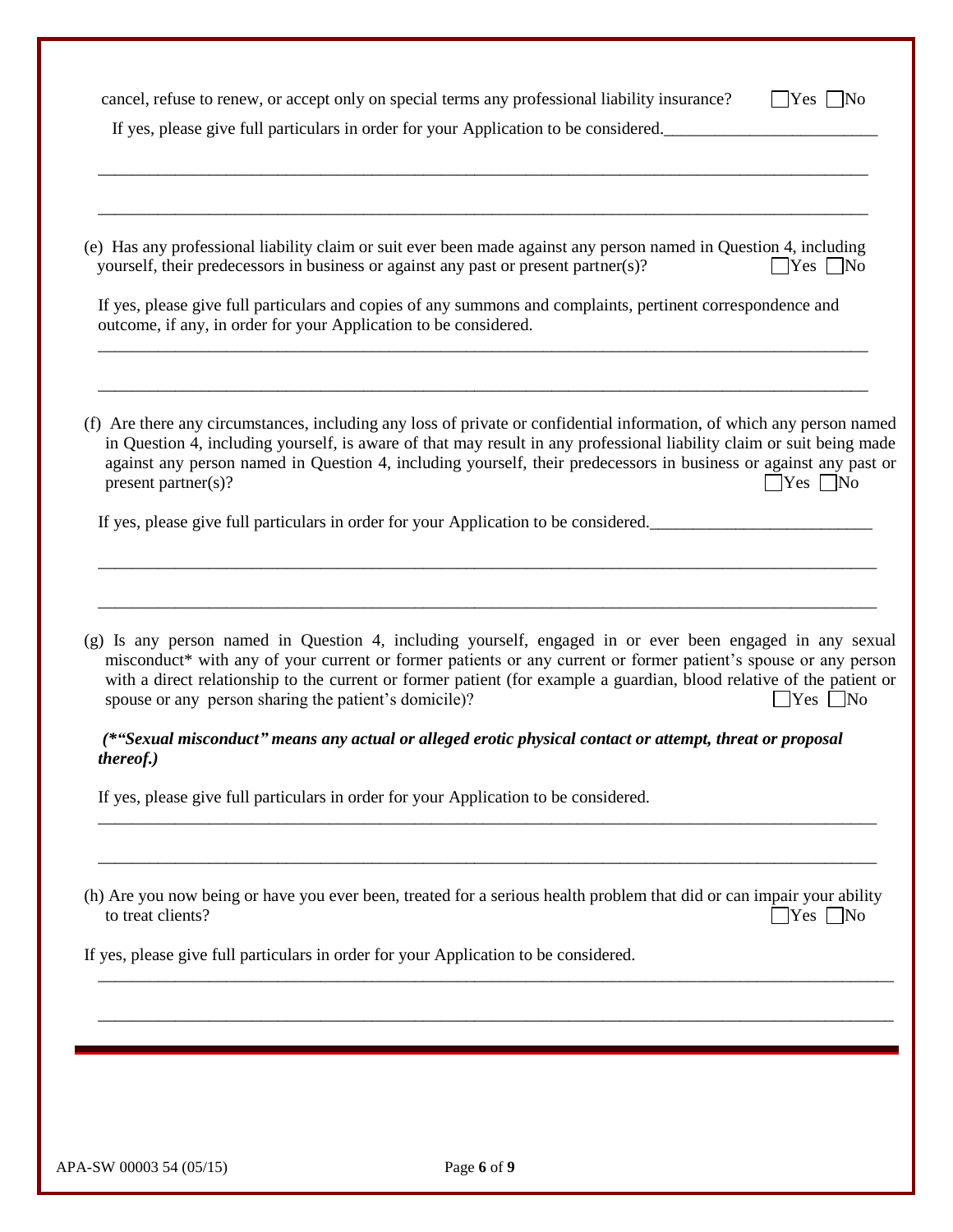#### **VI. NOTICES TO APPLICANT & FRAUD WARNINGS**

The undersigned, as authorized agent of all individuals and entities proposed for this insurance, represents that, to the best of his/her knowledge and belief, after diligent inquiry, the statements in this Application and any attachments or information submitted to or obtained by the Insurer in connection with this Application (together referred to as the "Application") are true and complete.

The information in this Application is material to the risk accepted by the Insurer. If a policy is issued it will be in reliance by the Insurer upon the Application, and the Application will be the basis of the contract. The Application is on file with the Insurer, and shall be deemed to be attached to, and made a part of, and incorporated into the Policy, if issued.

The Insurer is authorized to make any inquiry in connection with this Application. The Insurer's acceptance of this Application or the making of any subsequent inquiry does not bind the Applicant or the Insurer to complete the insurance or issue a policy.

If the information in this Application materially changes prior to the effective date of the Policy, the Applicant will immediately notify the Insurer, and the Insurer may modify or withdraw any quotation or agreement to bind insurance.

**NOTICE TO ALABAMA APPLICANTS: "**ANY PERSON WHO KNOWINGLY PRESENTS A FALSE OR FRAUDULENT CLAIM FOR PAYMENT OF A LOSS OR BENEFIT, OR KNOWINGLY PRESENTS FALSE INFORMATION IN AN APPLICATION FOR INSURANCE IS GUILTY OF A CRIME AND MAY BE SUBJECT TO RESTITUTION FINES OR CONFINEMENT IN PRISON, OR ANY COMBINATION THEREOF."

**NOTICE TO ARKANSAS APPLICANTS: "**ANY PERSON WHO KNOWINGLY PRESENTS A FALSE OR FRAUDULENT CLAIM FOR PAYMENT OF A LOSS OR BENEFIT, OR KNOWINGLY PRESENTS FALSE INFORMATION IN AN APPLICATION FOR INSURANCE IS GUILTY OF A CRIME AND MAY BE SUBJECT TO FINES AND CONFINEMENT IN PRISON."

**NOTICE TO COLORADO APPLICANTS**: "IT IS UNLAWFUL TO KNOWINGLY PROVIDE FALSE, INCOMPLETE, OR MISLEADING FACTS OR INFORMATION TO AN INSURANCE COMPANY FOR THE PURPOSE OF DEFRAUDING OR ATTEMPTING TO DEFRAUD THE COMPANY. PENALTIES MAY INCLUDE IMPRISONMENT, FINES, DENIAL OF INSURANCE AND CIVIL DAMAGES. ANY INSURANCE COMPANY OR AGENT OF AN INSURANCE COMPANY WHO KNOWINGLY PROVIDES FALSE, INCOMPLETE, OR MISLEADING FACTS OR INFORMATION TO A POLICYHOLDER OR CLAIMANT FOR THE PURPOSE OF DEFRAUDING OR ATTEMPTING TO DEFRAUD THE POLICYHOLDER OR CLAIMANT WITH REGARD TO A SETTLEMENT OR AWARD PAYABLE FROM INSURANCE PROCEEDS SHALL BE REPORTED TO THE COLORADO DIVISION OF INSURANCE WITHIN THE DEPARTMENT OF REGULATORY AGENCIES."

**NOTICE TO DISTRICT OF COLUMBIA APPLICANTS:** "WARNING: IT IS A CRIME TO PROVIDE FALSE OR MISLEADING INFORMATION TO AN INSURER FOR THE PURPOSE OF DEFRAUDING THE INSURER OR ANY OTHER PERSON. PENALTIES INCLUDE IMPRISONMENT AND/OR FINES. IN ADDITION, AN INSURER MAY DENY INSURANCE BENEFITS IF FALSE INFORMATION MATERIALLY RELATED TO A CLAIM WAS PROVIDED BY THE APPLICANT"

**NOTICE TO FLORIDA APPLICANTS**: "ANY PERSON WHO KNOWINGLY AND WITH INTENT TO INJURE, DEFRAUD, OR DECEIVE ANY INSURER FILES A STATEMENT OF CLAIM OR AN APPLICATION CONTAINING ANY FALSE, INCOMPLETE OR MISLEADING INFORMATION IS GUILTY OF A FELONY OF THE THIRD DEGREE."

**NOTICE TO HAWAII APPLICANTS:** "FOR YOUR PROTECTION, HAWAII LAW REQUIRES YOU TO BE INFORMED THAT PRESENTING A FRAUDULENT CLAIM FOR PAYMENT OF A LOSS OF BENEFIT IS A CRIME PUNISHABLE BY FINES OR IMPRISONMENT, OR BOTH."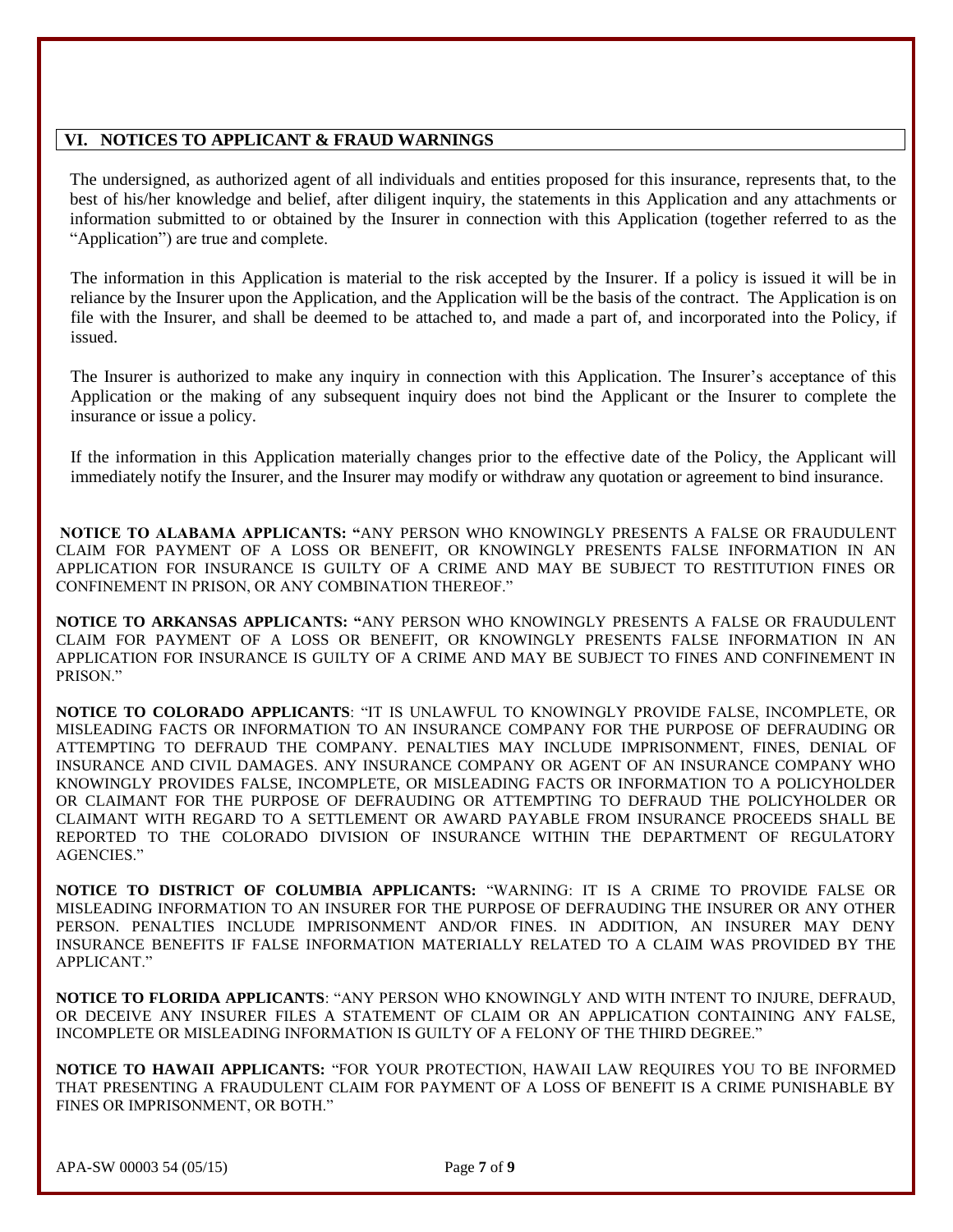**NOTICE TO KENTUCKY APPLICANTS:** "ANY PERSON WHO KNOWINGLY AND WITH INTENT TO DEFRAUD ANY INSURANCE COMPANY OR OTHER PERSON FILES AN APPLICATION FOR INSURANCE CONTAINING ANY MATERIALLY FALSE INFORMATION OR CONCEALS, FOR THE PURPOSE OF MISLEADING, INFORMATION CONCERNING ANY FACT MATERIAL THERETO COMMITS A FRAUDULENT INSURANCE ACT, WHICH IS A CRIME."

**NOTICE TO LOUISIANA APPLICANTS: "**ANY PERSON WHO KNOWINGLY PRESENTS A FALSE OR FRAUDULENT CLAIM FOR PAYMENT OF A LOSS OR BENEFIT OR KNOWINGLY PRESENTS FALSE INFORMATION IN AN APPLICATION FOR INSURANCE IS GUILTY OF A CRIME AND MAY BE SUBJECT TO FINES AND CONFINEMENT IN PRISON."

**NOTICE TO MAINE APPLICANTS:** "IT IS A CRIME TO KNOWINGLY PROVIDE FALSE, INCOMPLETE OR MISLEADING INFORMATION TO AN INSURANCE COMPANY FOR THE PURPOSE OF DEFRAUDING THE COMPANY. PENALTIES MAY INCLUDE IMPRISONMENT, FINES OR A DENIAL OF INSURANCE BENEFITS."

**NOTICE TO MARYLAND APPLICANTS:** "ANY PERSON WHO KNOWINGLY OR WILLFULLY PRESENTS A FALSE OR FRAUDULENT CLAIM FOR PAYMENT OF A LOSS OR BENEFIT OR WHO KNOWINGLY OR WILLFULLY PRESENTS FALSE INFORMATION IN AN APPLICATION FOR INSURANCE IS GUILTY OF A CRIME AND MAY BE SUBJECT TO FINES AND CONFINEMENT IN PRISON."

**NOTICE TO NEW JERSEY APPLICANTS**: "ANY PERSON WHO INCLUDES ANY FALSE OR MISLEADING INFORMATION ON AN APPLICATION FOR AN INSURANCE POLICY IS SUBJECT TO CRIMINAL AND CIVIL PENALTIES." **NOTICE TO NEW MEXICO APPLICANTS:** "ANY PERSON WHO KNOWINGLY PRESENTS A FALSE OR FRAUDULENT CLAIM FOR PAYMENT OF A LOSS OR BENEFIT OR KNOWINGLY PRESENTS FALSE INFORMATION IN AN APPLICATION FOR INSURANCE IS GUILTY OF A CRIME AND MAY BE SUBJECT TO CIVIL FINES AND CRIMINAL PENALTIES."

**NOTICE TO NEW YORK APPLICANTS**: "ANY PERSON WHO KNOWINGLY AND WITH INTENT TO DEFRAUD ANY INSURANCE COMPANY OR OTHER PERSON FILES AN APPLICATION FOR INSURANCE OR STATEMENT OF CLAIM CONTAINING ANY MATERIALLY FALSE INFORMATION, CONCEALS FOR THE PURPOSE OF MISLEADING, INFORMATION CONCERNING ANY FACT MATERIAL THERETO, COMMITS A FRAUDULENT INSURANCE ACT, WHICH IS A CRIME, AND SHALL ALSO BE SUBJECT TO A CIVIL PENALTY NOT TO EXCEED FIVE THOUSAND DOLLARS AND THE STATED VALUE OF THE CLAIM FOR EACH SUCH VIOLATION."

**NOTICE TO OHIO APPLICANTS**: "ANY PERSON WHO, WITH INTENT TO DEFRAUD OR KNOWING THAT HE IS FACILITATING A FRAUD AGAINST AN INSURER, SUBMITS AN APPLICATION OR FILES A CLAIM CONTAINING A FALSE OR DECEPTIVE STATEMENT IS GUILTY OF INSURANCE FRAUD."

**NOTICE TO OKLAHOMA APPLICANTS**: "WARNING: ANY PERSON WHO KNOWINGLY, AND WITH INTENT TO INJURE, DEFRAUD OR DECEIVE ANY INSURER, MAKES ANY CLAIM FOR THE PROCEEDS OF AN INSURANCE POLICY CONTAINING ANY FALSE, INCOMPLETE OR MISLEADING INFORMATION IS GUILTY OF A FELONY (365:15- 1-10, 36 §3613.1)."

**NOTICE TO OREGON APPLICANTS: "**ANY PERSON WHO KNOWINGLY AND WITH INTENT TO DEFRAUD OR SOLICIT ANOTHER TO DEFRAUD AN INSURER: (1) BY SUBMITTING AN APPLICATION, OR (2) BY FILING A CLAIM CONTAINING A FALSE STATEMENT AS TO ANY MATERIAL FACT, MAY BE VIOLATING STATE LAW."

**NOTICE TO PENNSYLVANIA APPLICANTS**: "ANY PERSON WHO KNOWINGLY AND WITH INTENT TO DEFRAUD ANY INSURANCE COMPANY OR OTHER PERSON FILES AN APPLICATION FOR INSURANCE OR STATEMENT OF CLAIM CONTAINING ANY MATERIALLY FALSE INFORMATION OR CONCEALS FOR THE PURPOSE OF MISLEADING, INFORMATION CONCERNING ANY FACT MATERIAL THERETO COMMITS A FRAUDULENT INSURANCE ACT, WHICH IS A CRIME AND SUBJECTS SUCH PERSON TO CRIMINAL AND CIVIL PENALTIES."

**NOTICE TO RHODE ISLAND APPLICANTS:** "ANY PERSON WHO KNOWINGLY PRESENTS A FALSE OR FRAUDULENT CLAIM FOR PAYMENT OF A LOSS OR BENEFIT OR KNOWINGLY PRESENTS FALSE INFORMATION IN AN APPLICATION FOR INSURANCE IS GUILTY OF A OF A CRIME AND MAY BE SUBJECT TO FINES AND CONFINEMENT IN PRISON."